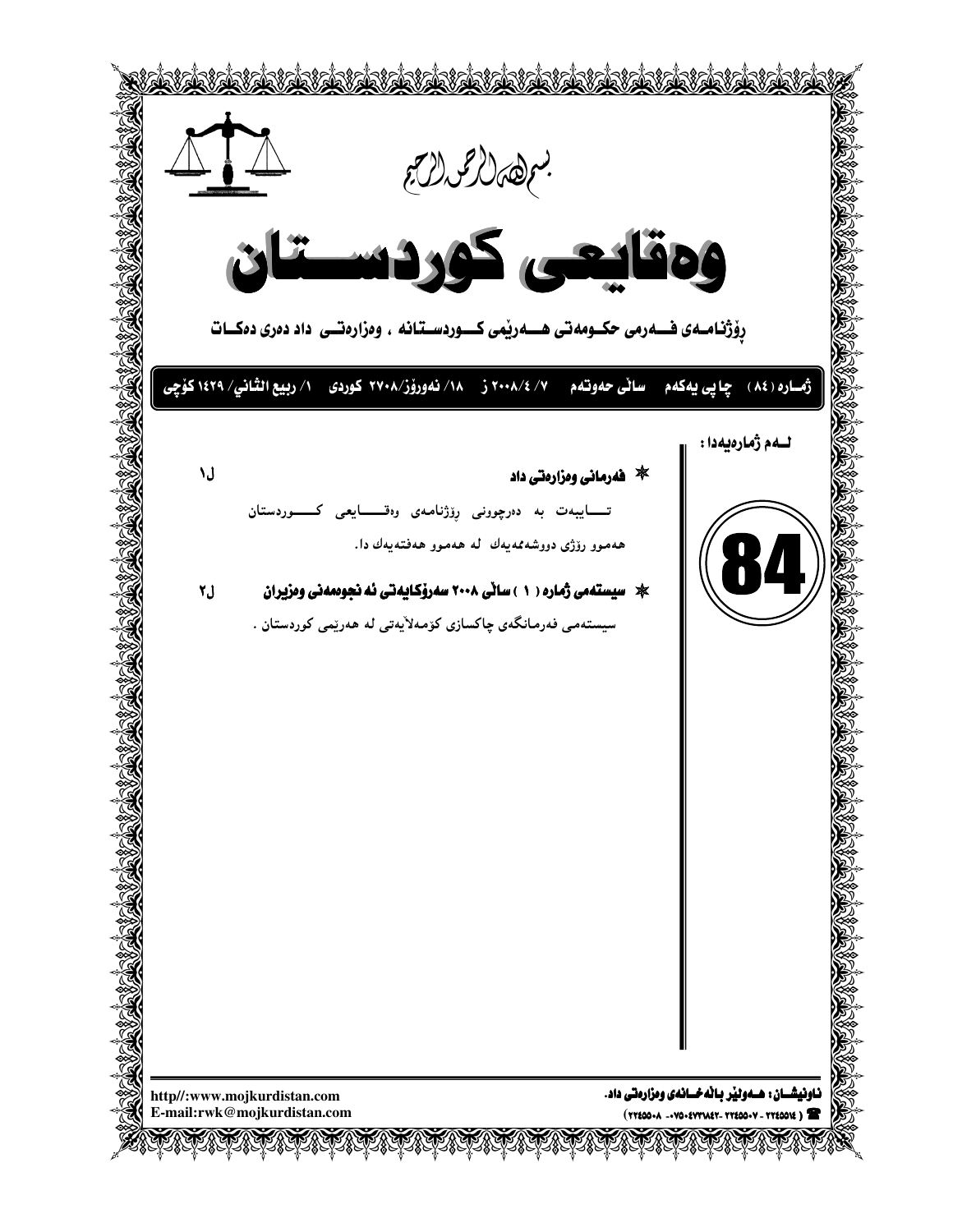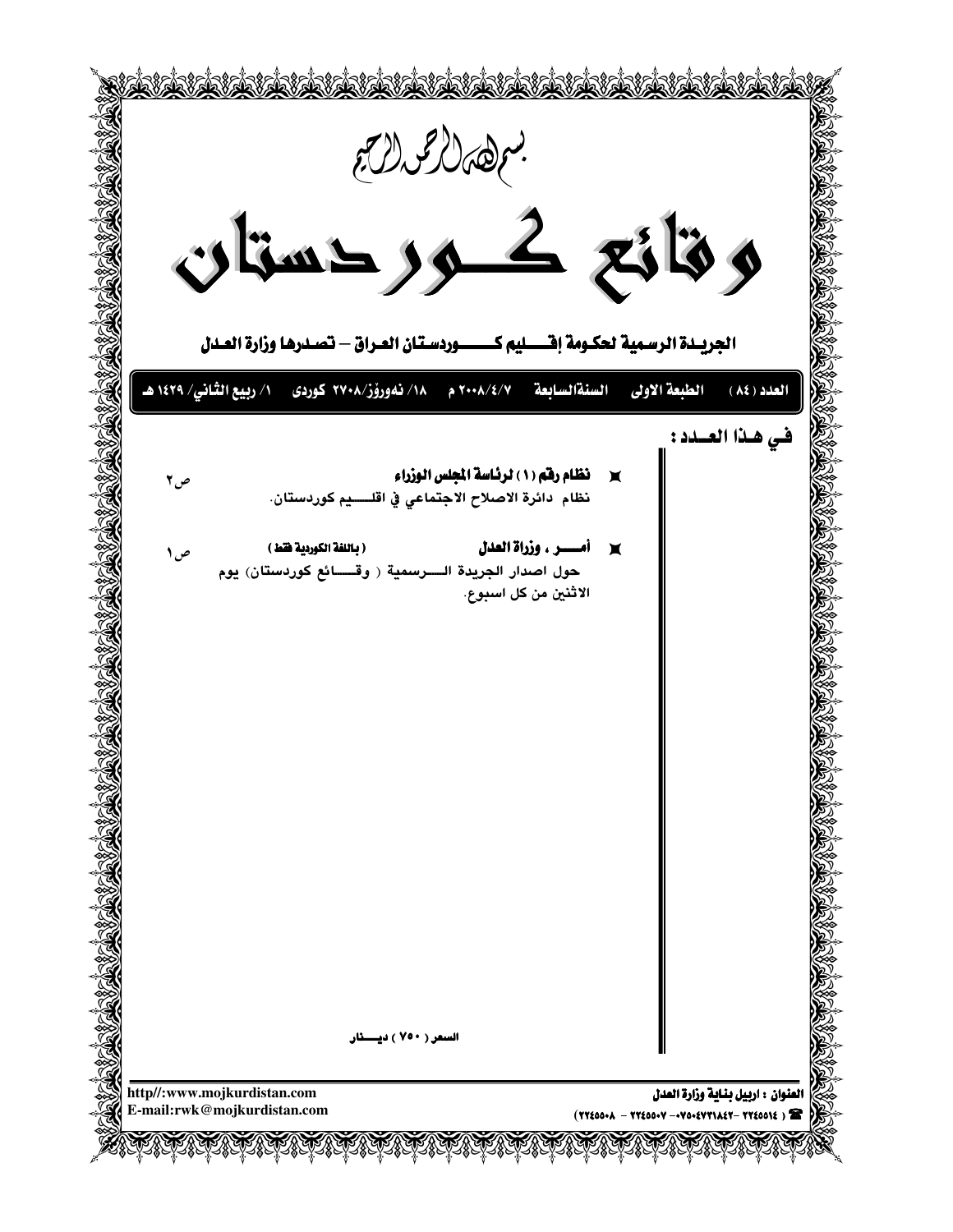ومزارمتــــــــــ داد بەريوبەرايەتى گـــشتى فـــەرمــانــگە دادييەكان بەرپوەبەرايەتى رۆژنامەى وەشايعى كوردستان

> رُهـاره: ٩٦/٥ ريكەوت: ٢٠٠٨/٣/٢٥

يساسا

## فهرماني وزاري

ئـــاماژه به نووسـراوی ســەرۆكـايەتى ئەنجوومەنى نيشتمانى كوردستان-عيراق ژمـــارە(٢/٢/٤)، لـــــه ( ۰۲۰۰۸/۲/۱۷) و لـه بـه رژموه در گشــتی و بلاوکردنهوهی یاسا و رِیْنمایی و بریارهکان و به مهبهستی جیْ بهجی کردنیان له ماوهیهکی دیاری کراودا، بریارماندا به دهرکردنی **رِوْژنامهی ومقایعی کوردستان ههموو رِوْژانی دووشهمهیه**ك لـــــــهكـاتى ههبــــوونى هـــــــــهر بــابهتێكى پێويست بـۆ بـــــــــــا(وكردنهوه .

فاروق جميل صادق ومزيري داد



www.mojkurdistan.com

على عبدالرحمن محمد

 $\sqrt{2}$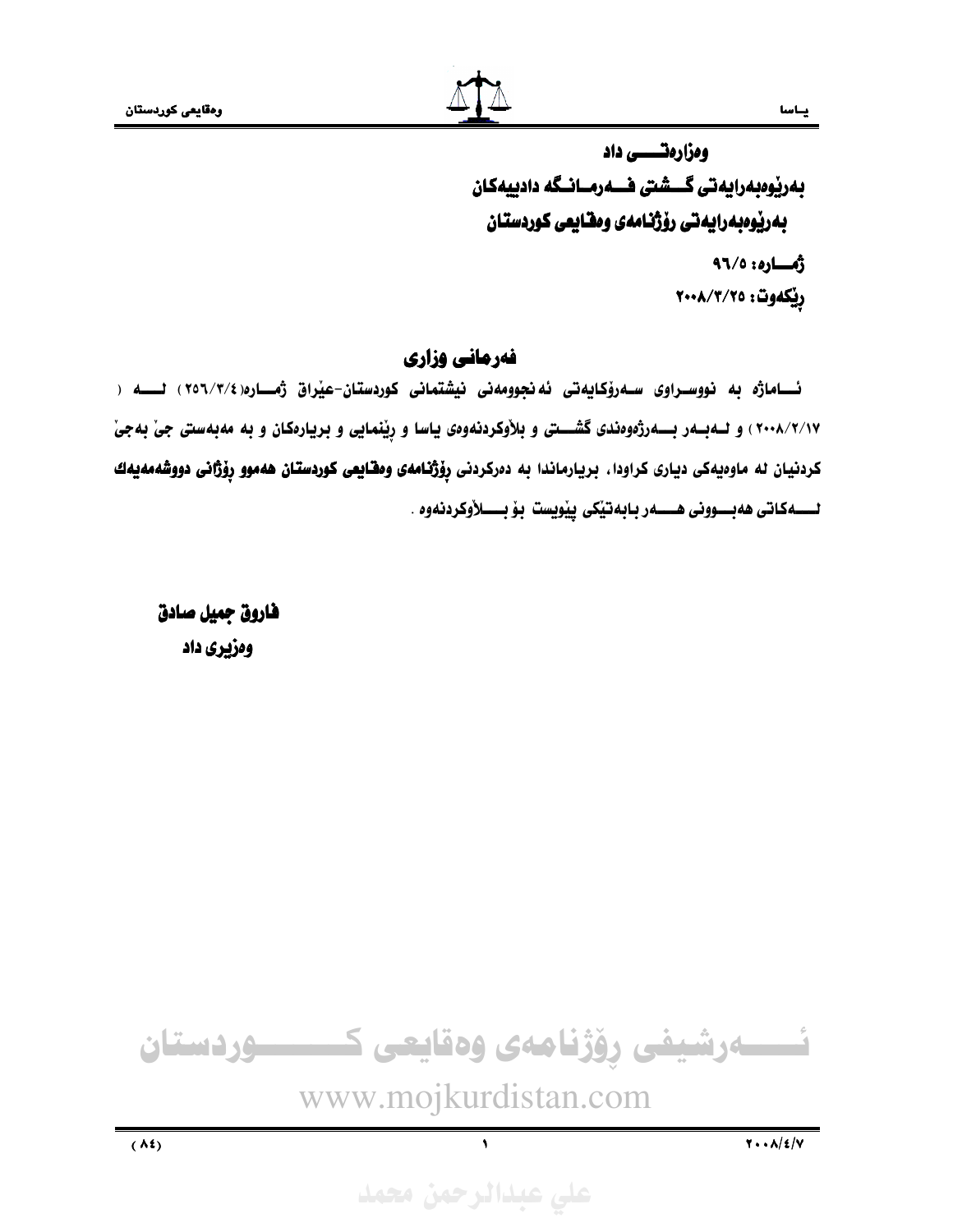حسكومة إفتسليم كسسوردستان مجسلس المسسبوزراء العدد: ٦٢١

التأريخ: ٢٠٠٨/٣/١

استنادا الى احكام الفقرة ( ٣ ) من المادة( ٨ ) من القانون رئاسة مجلس وزراء اقليم كوردستان و المادة الثالثة / عاشرا من قانون وزارة العمل و الشؤون الاجتماعية لاقليم كوردستان رقم ( ١٢ ) لســـنة ٢٠٠٧ صدر النظام الاتــــى :

# رقسيم (١) لسيسسينة ٢٠٠٨ نظام دائسرة الاصلاح الاجتمـاعـي فسـي اقــــليم كــــوردســـــتان

## رالفصل الاول ،

### المادة الاولى :

يقصد بالتعابير التالية في هذا النظام المعانى المبينة إزاءها:—

- \. الحكومة :حكومة اقليم كوردستان.
- ٢. الوزارة :وزارة العمل و الشؤون الاجتماعية.
- ٣. الوزير : وزيرالعمل و الشؤون الاجتماعية.
- ٤. الدائرة :دائرة الاصلاح الاجتماعي في اقليم كوردستان .
	- ٥. المدير العام :المدير العام لدائرة الاصلاح الاجتماعي.
- ٦. **اللجنة الفنية** :اللجنة الفنية الخـــــاصة لادارة شؤون النزلاء في الدائرة و تتكون من الباحثيين الاجتماعيين و النفسيين.
	- ٧. **النزيل**: كل شخص صدر بحقه حكم يقضى بوضعه في الاصلاحية من سلطة مختصة قانوناً باصداره.
- ٨. المودع :كل شخص دون السن (١٨) صدر بحقة قـــــــراراً أو أمراً يقضى بتوقيفه من سلطة مختصة قانونا باصداره.
	- ٩. الاصلاحية : الموقع الذي يودع فيه النزيل و المودع .
- ١٠.ا**لقوة الاجرائية** :القوة التى نحمى الدائرة من الناحية الامنية و تتكون من المدير العام و مديرى الدوائر الفرعية و المأمورين و الرقباء و حراس الاصلاحية .
	- \\. **المأمور**:يقصد به المأمور الاصلاحي و الذي يكون درجته كضابط الشرطة داخل الاصلاحية .
	- ١٢. الرقيب : يقصد به الرقيب الاصلاحي والذي يكون درجته كضابط الشرطة داخل الاصلاحية .

١٣. الحارس: يقصد به حراس الاصلاحية للشؤون الداخلية و الخارجية .

تقطیلارشنفی روژنامهی وهایعی د

دائرة الاصلاح هي الدائرة الَّتِّي تتولى إدارة شؤون النزلاءِ و المودعين في الاقليم لهدف اساسي و هو إصلاح النزلاء و المودعين سلوكياً و تربوياً و ثقافياً و تأميلهم مهنّياً ليكونوا اعضًا لا صالحين في المجتمع .

**مستقرر دستان**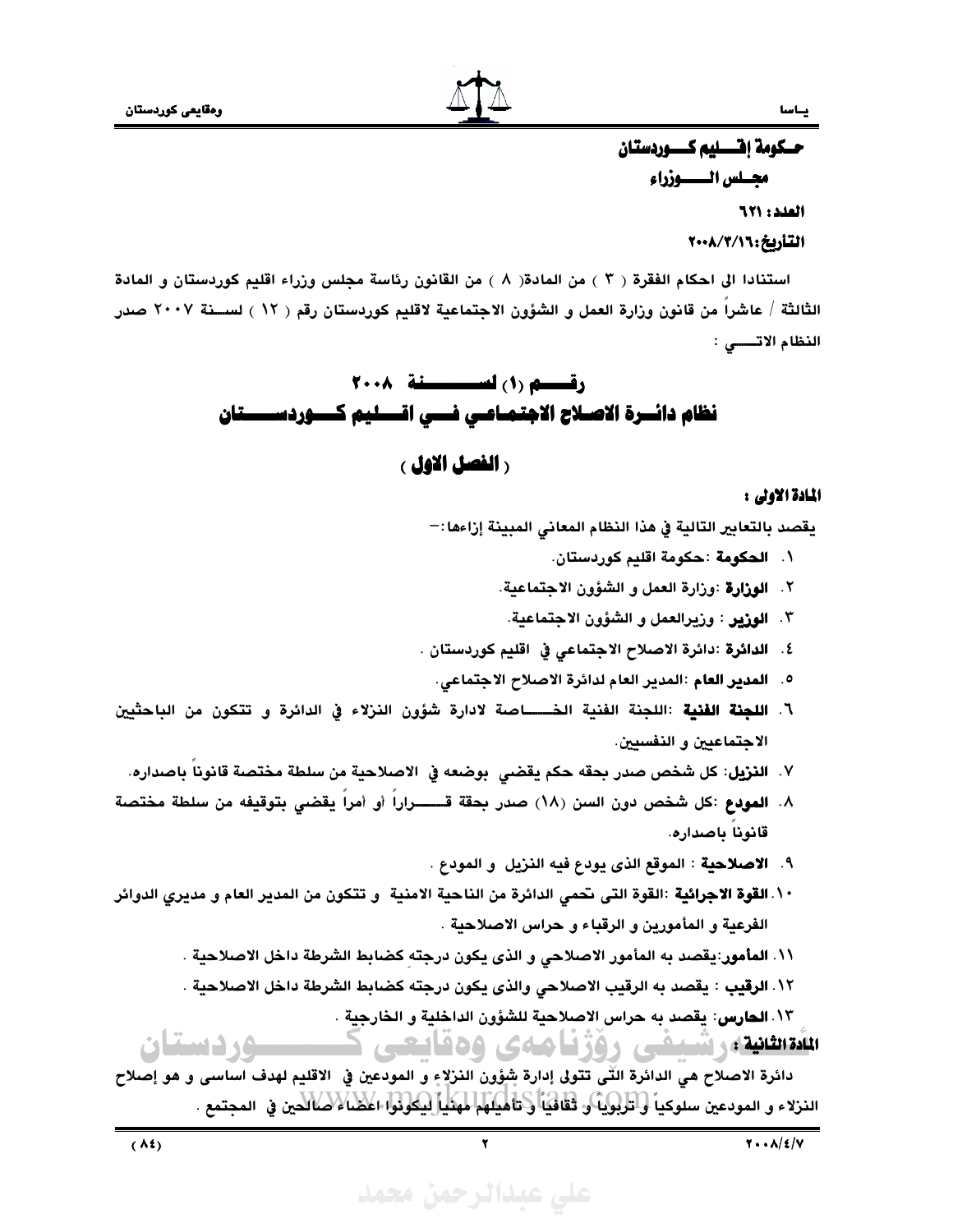## الادة الثالثة :

تتكون الدائرة من دائرة الاصلاح المركزي في عاصمة الاقليم و الاصلاحيات الفرعية في المحافظات .

**( الفصل الثاني )** 

### المادة الرابعة :

للدائرة شخصية معنوية و إستقلال إداري و مالي مرتبط بوزارة العمل و الشؤون الاجتماعية .

### المادة الخامسة :

- أ– يعين المدير العــــام بناءا على ترشيح الوزير من قبل رئيس مجلس الــــــوزراء على ان يكون حاصل على شهادة جامعية اولية على الاقل و يسرتبط بالوزير مباشرة .
- ب–يعين مدير الاصلاحية الفرعية بناءاً على ترشيح المدير العام على ان يكون حاصل على شهادة جامعية اولية على الاقل و يـــــــــرتــبط بالمديــــــر العـــــام مباشــــــــرةً .

### المادة السادسة :

ترتبط بمدير عام الدائرة المديريات التالية :

٠. مـــــركـــــــز الــدائــــــــــــرة ٠

٢.مديريات اصلاح الكبار في المحافظات .

٢. مديريات إصلاح النساء و الاحداث في المحافظات .

### المادة السائعة :

يدير شؤون الاصلاحية مدير عام ٍ و يعاونه نائب للشؤن الفنية و الادارية ٍ و يمارس المدير العام الصلاحيات التالية :

اولا: تنفيذ توجيهـــــــــات و قـــــرارات الوزارة.

ثانيا: الاشراف على ادارة شؤون الاصلاحية ۚ و تسيير اعمالها .

ثالثًا: اعداد مشروع الموارْنة السنوية للدائرة و ملاكاتها لعرضها على الورارة .

رابِعا: إصدار التعليمات إلادارية اللازمة لضمان حسن سير العمل في الدائــــــرة و اقتراح الخطط الــتى تساعد على تطويرهــــا .

خامسا :تقديم الحساب الختامى للسنة المالية المنتهية الى الوزارة .

سادسا :تقديم تقرير سنوي الى الوزارة عن مجمل نشاطات الدائرة و اعمالها .

سابِعا :ترفيع موظفى الدائرة و منح العلاوات و الزيادات السنوية لهم و نقلهم و إنضباطهم و قبول استقالتهم و احالتهم على التقاعد وفق القانون .

ثامنا :تخويل المدراء ۚ و رؤساء اقسام الدائرة بعضا من صلاحياته .

duid 3 Om عاشرا:القيام بالاعمال الاخرى المقررة له في هذا النظام والانظمة والتعليمـــات الصـــــادرة بمقتضــ احدى اعشر:توكيل الطِّلَيْلِاسْــــالْمَاءَلْدَاوَاطْـــالْـــالْــالْمَــالْــاكْمَ[مـمَلاًــابالثَّلأَ/عَلْس الـــــدائرة.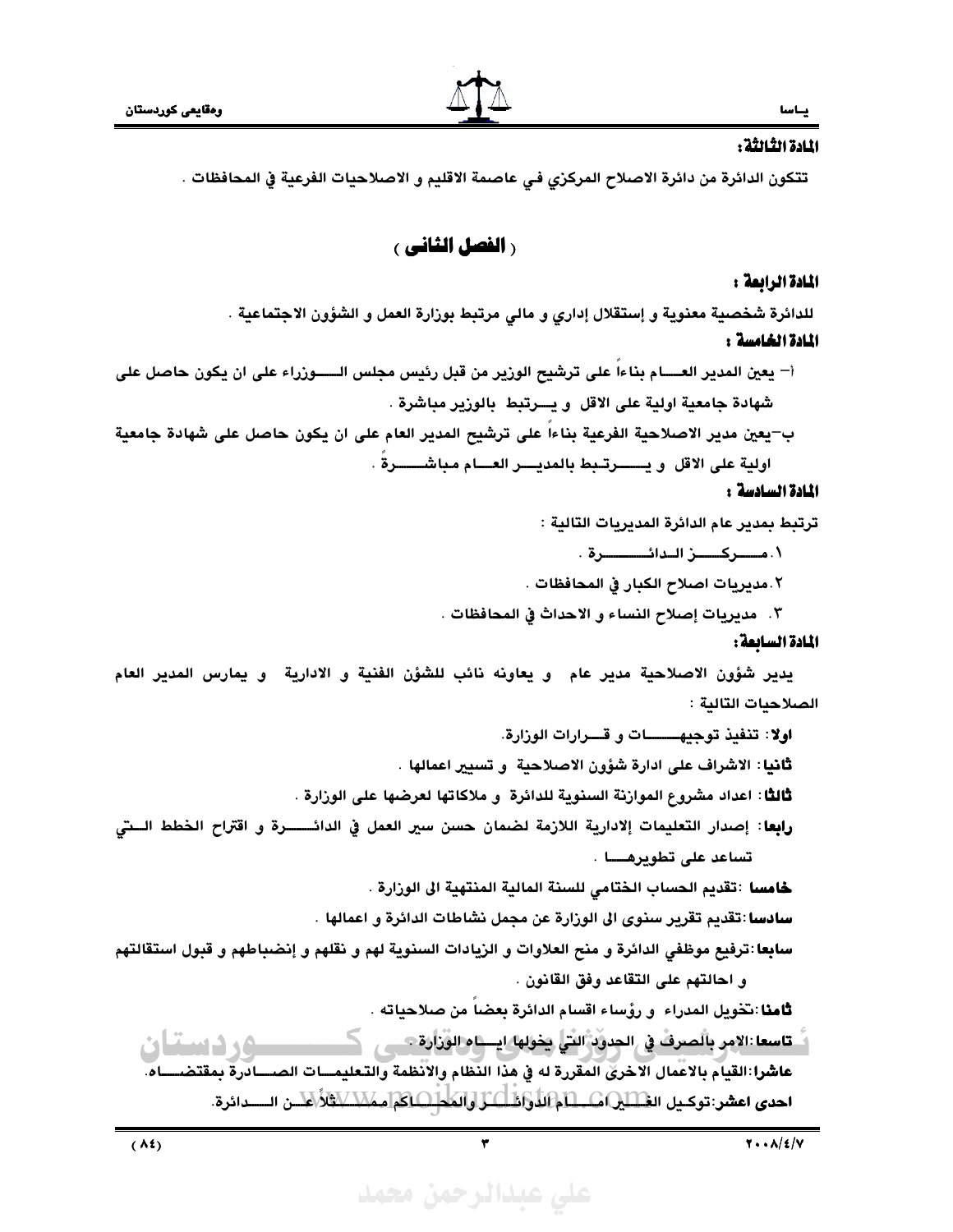## يساليا المادة الثامنة :

لمدير عام الدائرة ان يوصىي بتعين عدد من الوعاظ الدينية و المعلمين و المدربين و المهنيين في داخل الاصلاحية و ممن تتوفر فيهم المؤهلات اللازمة وفق المعايير المقررة لها.

## المادة التاسمة :

يخضع موظفى الدائرة للقواعد المقررة في قانون الخدمة المدنية رقم (٢٤)لسنة ١٩٦٠.

**ر الخصيصل الثيساليث ع** تصفيف النــــــزلاء والمـــــودعــــــــين

#### المادة العاشرة:

يخصص مكان في الاصلاحية يسمى مركز الاستقبال و التشخيص تابع للجنة الفنية لمقابلة النزلاء والمودعين. المادة الحادية عشر:

للمدير العام تشكيل لجنة فنية لكل مديرية اصلاحية تتكون من ذوي الاختصاص في إدرة شؤون أقسام الاصلاحية و تدون محــــــاضر هذه اللجـــــــان و تـــرفع توصياتها الى دائرة الاصلاحية للبت فيها و تشمل إختصـــــاصاتها :

- ١. مسك سجل خـــــــاص بالنزلاء و المودعين يشخص كـــــــل حالاتهم الاجتماعية و الاقتصادية و فيه المعلومات التالية :
	- أ. تـــــــــــــــفاصيل الهـــوية . ب. اسباب دخــــــــوله الاصـــــــلاحية و يــــــــوم و ساعة الدخول.
		- ج. اطــــــــــــلاق صــــــــراحــه .
- ٢. تقوم اللجنة بدراسة التاريخ الاجرامي للنزيل و المودع و تعيين القسم الذي يحول اليه بناءا على الدراسة العلمية لكل نريل و مودع ۖ و مصادقة مدير الدائرة .
	- ٣. تقوم اللجنة بتقسيم النزلاء و المودعين السي قسمين:
		- أ– الذين يدخلون لأول مـرة .
		- ب— عـــــائدون الى الجـــريــمة.
- ٤. تقوم اللجنة بتنظيم إضبارة خاصة لكل نزيل و مودع تحتوي على دراسة كاملة لحالته الفردية و صحته النفسية و العقلية.

### المادة الثانية عشر:

 $Y \cdot \cdot \Lambda/\mathcal{E}/V$ 

 $(\lambda t)$ 

على عبدالرحمن محمد

 $\epsilon$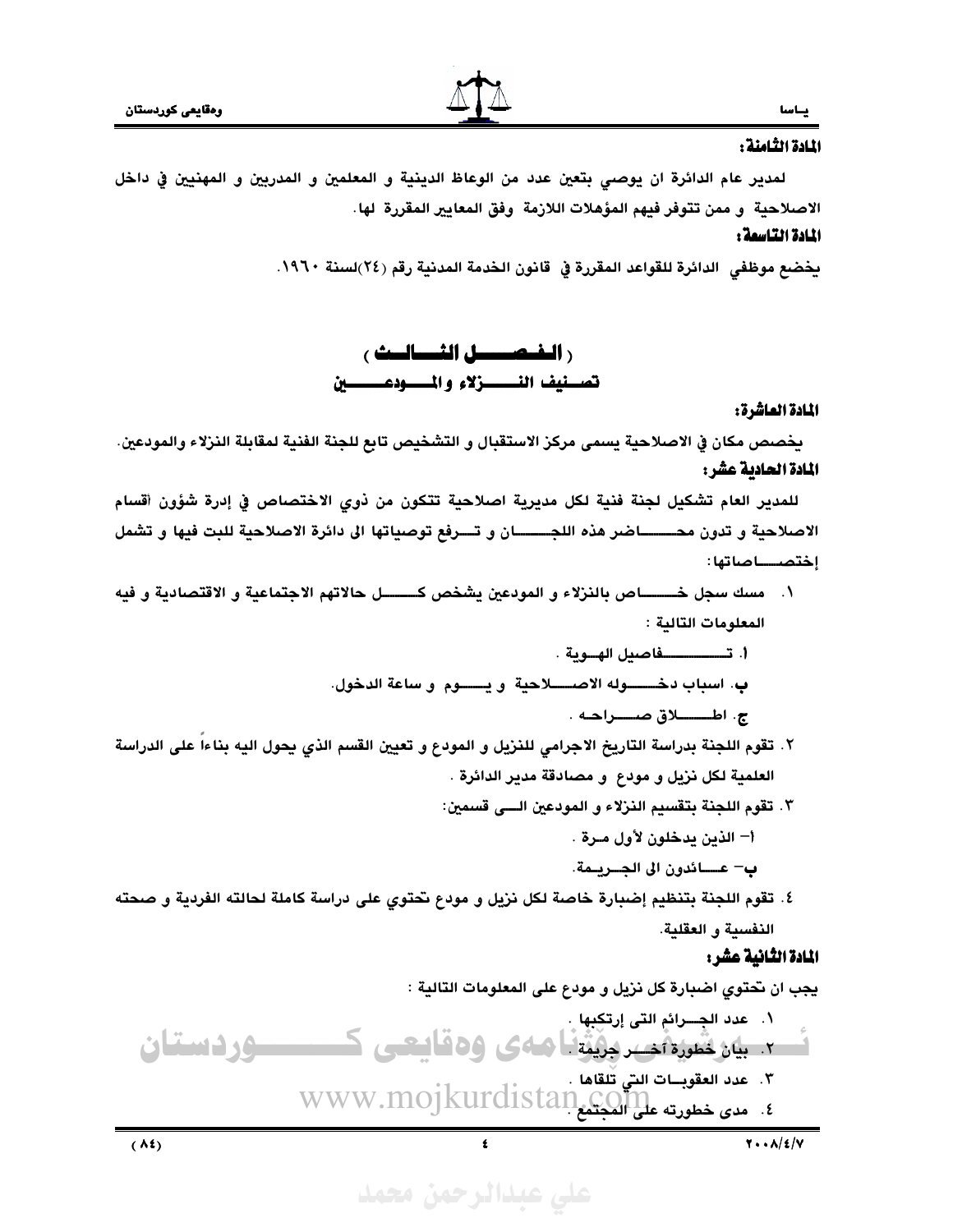

٥. ماضيه البايولوجي و الاجتماعي .

٦. مدى إسسستعداده للاصسلاح.

### المادة الثالثة عشر:

يساسا

تقرر اللجنة الفنية بناءاً على ماسبق الامور التالية :

٠.درجة التحفظ و الاحكام التي يجب ان يحاط بها النزيل و المودع.

٢.القســـــم المــلائم له .

- ١.٣ العــــلاج المــــــنـــاسب .
- ٤.التدريب الذي يتلقاه و الرياضة الملائمة .

### المادة الرابعة عشر:

- ١.على اللجنة الفنية دراسة اســـــباب عودة النـــــــزيل و المودع الى الاصلاحية ۚ و معالجتها.
- ٢. تبليغ النزيل و المودع بقرارات اللجنة الفنية و البرنامج المعد له مع بيان الاسباب الموجبة.

## **( الفصل الرابع )**

### التناهيل المهني وإعسادة التدريسب السسلوكى والثسقافسي والستزبوي للسنزلاء والمسودعسين

#### المادة الخامسة عشر :

على اللجنة الفنية تنظيم العمل في الاصلاحية.

#### المادة السادسة عشر:

يجب توفير وسائل الامن الصناعي في محلات العمل داخل الاصلاحية.

### المادة السابعة عشر:

يجب ان يكون العمل في الاصلاحية مستهدفاً لتأهيل النزيل و المودع و تدريبه مهنياً و يهيء له اسباب المعيشة داخل و خارج الاصلاحية و يساعده على الاندماج التدريجي في المجتمع و يجعله مواطنا صالحا. المادة الثامنة عشر:

> لايتقاضى النزيل و المودع اجرا عن اعمال التنظيف والادامة اللازمة لحياته اليومية. المادة تناسعة عشر:

تضع اللجنة الفنية المناهج الثقافية للنزلاء والمودعين على ان تكون بمستوى محو الامية على اقل التقدير وتضع برنامج الاشغال وقت الفراغ .

### المادة العشرون:

يجب ۖ إتاحة الفرص لجميع النزلاء والمودعين بممارسة النشاط الرياضي و الترفيهي للذين يرغبون فيه وتقوم اللَّجنة الفنية بتعين احد اعضاءها للاشراف على برنامج الاشغال وقت الفراغ ومتابعة سلوك النزلاء والمودعين خلال ممارسة أنشطتهم المختلفة.

www.mojkurdistan.com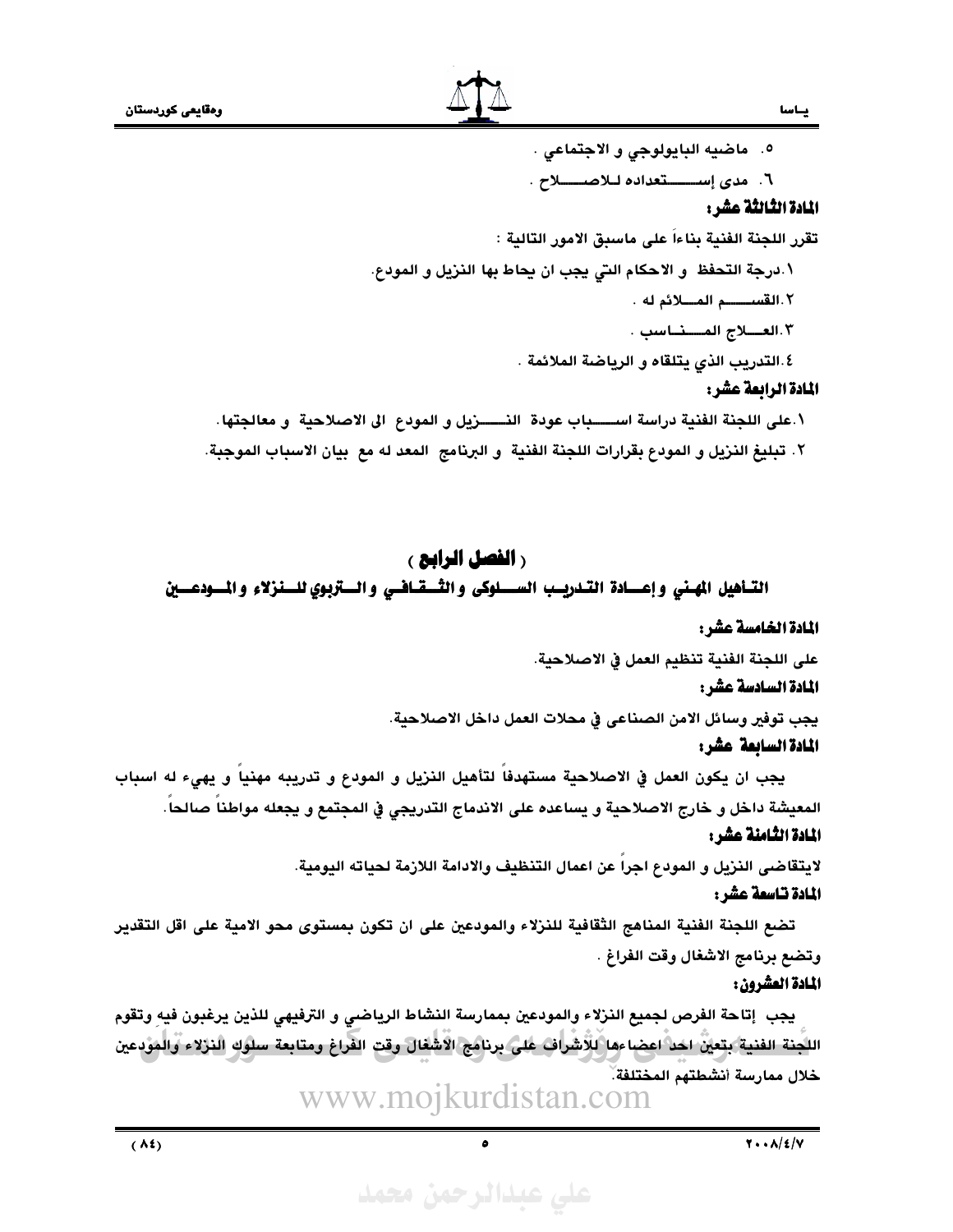## ياسا المادة الحادية و العشرون :

يلحق باللجنة الفنية قسم الاحصاء و يقوم بتقسيم برامج العاملة للنزلاء و المودعين.

## المادة الثانية و العشروز :

أ // تدفع الاجور التالية الى الطــــــرف الاول دائــــــــرة الاصـــــلاح الاجتماعي في اقليم كـــــــوردستان : \– 17/ من الاجور لحـــساب الدائــــرة و يسجل ايراداً لديها . ٢ - ٦٠٪ من الاجور لحساب دفاتر التوفير للنزلاء و المودعين. ٣ - ٣٪ يتم صرفها للنزلاء والمودعين مباشرة من قبل المنشاة أو (الجهة) التي تم التعاقد معها مباشرة.

بِ // تتحمل الجهة صاحبة العمل نسبة ٢٪ من اجور النزيل لحسابٍ فرع اصابات العمل لدائرة التقاعد و الضمان الاجتماعي .

> **ر الفصل الخامس ›** امسوال السدائرة و نظامها المسسسالي

### المادة الثالثة و العشروز :

اضافة الى الاموال العامة تتكون اموال الدائرة من :

١. الارباح الواردة من اجسور الخدمسات التي تودعها .

### المادة الرابعة و العشرون :

الميزانية السنوية للدائرة تبدأ من بداية كــــل سنة و تنتهي بانتهائها.

### المادة الخامسة و العشرون :

تخضع حسابات الدائرة للتدقيق من قبل ديوان الرقابة المالية اضافة الى تدقيقات التي تجريها وزارة المالية و وزارة العمل و الشؤون الاجتماعية .

## **ر الفصل السادس ع** وحسدة الشسسؤون الصسسحية

### المادة السادسة والعشرون :

تنشأ في الاصلاحية وحدة الشؤون الصحية و تتولى الاشراف على الصحة الجسمية والنفسية و العقلية للنزلاء و المودعينِ بالتعاون مع ذوي الإختصاص و تقديمٍ الخدمات الوقائية و العلاجية لهم و يصدر لهذه الوحدة التعليمات الخاصة بعملها من قبل مدير عام الدائرة بالتعاون مع وزارة العمل و الشؤون الاجتماعية و ىزارة الصحة لهذا الغرض · WWW.mojkurdistan.com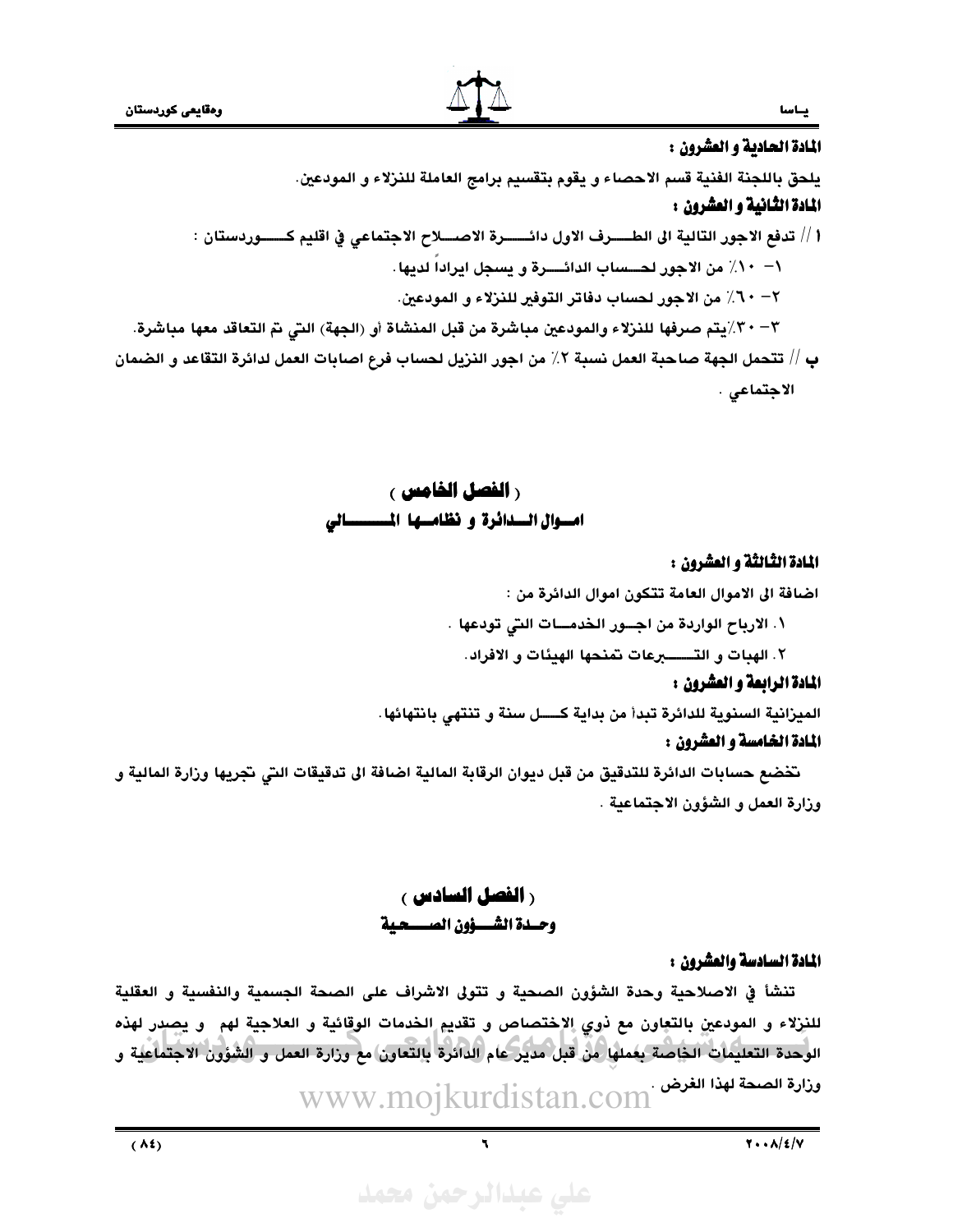## **رالفصل السابع ،** المقويــــات التــــــــاديبية للـــنزلاء والمــــودعين

### المادة السابعة و العشرون :

يمنح مدير عام الدائرة لرؤساء المديريات سلطة فرض العقوبات التأديبية التالية على كل نزيل و مودع عند ارتكابه أية مخالفة للانظمة والتعليمات الصادرة بموجب هذا النظام و برامج التأهيل والعمل الواجب اتباعه من خلال :

- ١. الحرمان من مشــــــاركة فــــى الفعالـــــــــيات الــــــرياضية لمدة لا تزيد على ثلاثة أشهر و خصم سبع درجات من سلوكه.
- ٢. الحرمان من المواجهات الدورية لمدة لاتزيد على ثلاثة اشهر و خصم عـــشر درجــات من السلوك.
	- ٢. الحرمان من المسراسلة .

٤. الحجــــز الانــــــفــــــرادي و جــــــواز حــــرمــــــانه مـــن ادخــــــال و جـــــبات الطـــعام الخـاصة . المدادة الثامنة و العشرون :

لمدير عام الدائرة الغاء او تخفيض أية عقوبة تأديبية يفرضها على النزيل بموجب التعليمات و الاوامر الصادرة بعد رفع تقرير من قبل اللجنة الفنية و الباحث الاجتماعي المختص قد حسن سلوكه .

> رالفصل الثامن، القسموة الاجسسرائسسية

#### المادة التاسعة و العشرون :

تتكون القوة الاجرائية في مديريات الكبار و مديريات النساء و الاحداث من مديري الاصلاحية و رؤساء اقسام الدائرة و المامورين و الرقباء و حراس الاصلاحية .

### المادة الثلاثون :

يسرى الضبط العسكرى على افراد القوة الاجرائية كافة و يلزمون باطاعة الاوامر كما هو في قوى الامن الداخلي.

### المادة الواحدة و الثلاثون :

يتولى الحراس و الرقباء و المامورين المحافظة على الامن و النظام داخل و خارج الاصلاحية . المادة الثانية و الثلاثون :

لمنتسبي القوة الجرائية استعمال القوة دون السلاح او إستعمال السلاح بلا امر من السلطات المختصة في ىلەد سىلەرتىشىشى روزنامەي ۋەقايىتى كىسىسوردىستان

اولاً: الدفاع الشرعي او مطاردة النزيل عند مجاولته الهرب .<br>WWW.MOJKUI'CLISTAN.COM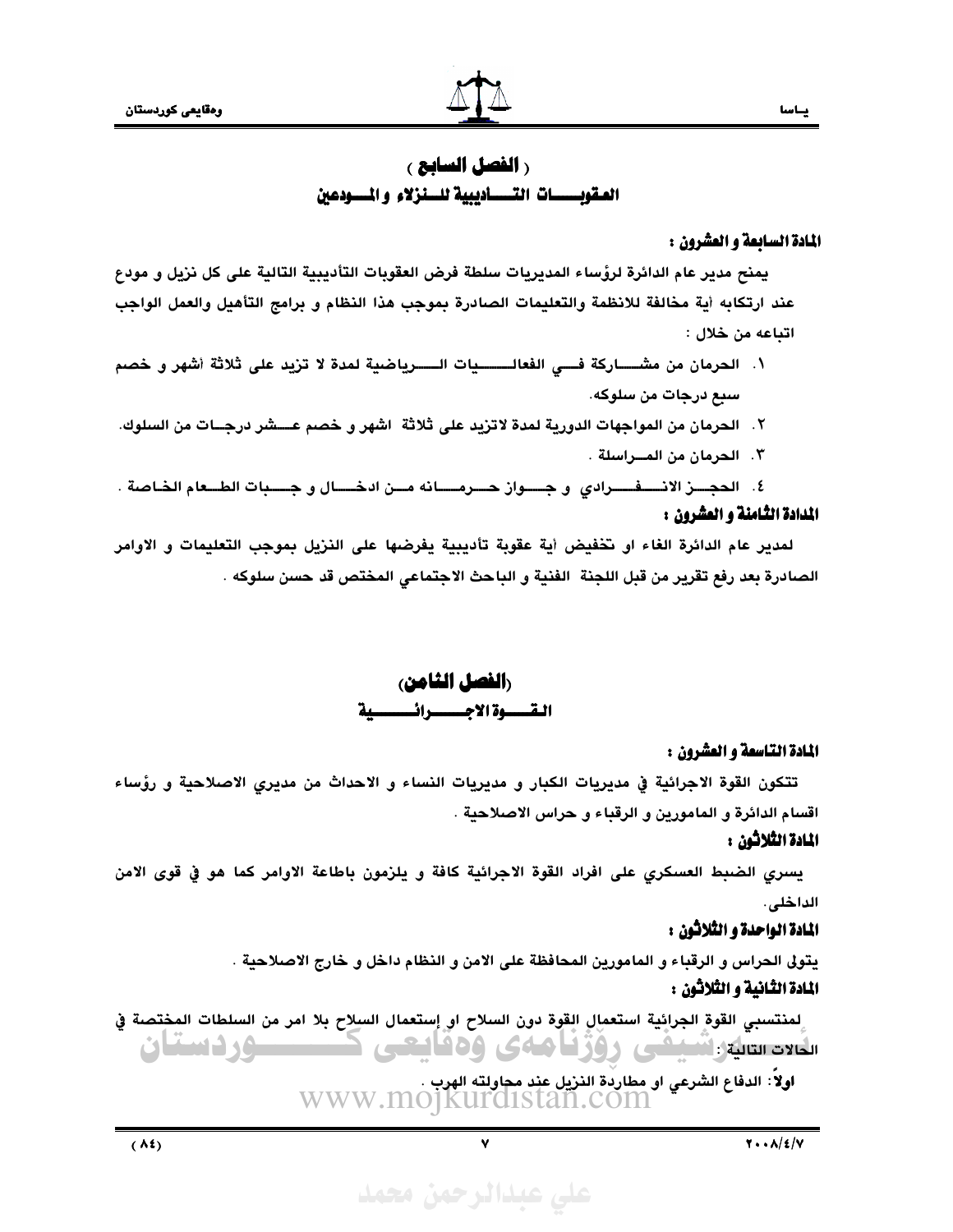ثَانياً: الدفاع عن اقسام الاصــــلاح . ثالثاً: الدفاع عن منتسبي الدائرة والدوائر التابعة لها عند وجودهم في اقسام الاصلاح . رابِعا: الدفاع عن النزلاء والمودعين .

## **ر الفصل التاسع )** حقسوق السسنزلاء والمسسودعسس

## الفسيسرع الاول التعليسيه

### المادة الثالثة و الثلاثون :

للنزيل و المودع الحق في التعليم و مواصلة الدراسة داخل دائرة الاصلاح و مديرياتها خلال مدة محكوميته. الدادة الرابعة و الثلاثون :

على الدائرة ان تعمل على تأمين الدراسة داخل الدائرة و ايصال المحكوم الى داخل قاعة امتحانات لاداء الامتحانات النهائي وفق المرحلة الدراسية بالتنسيق مع وزارة التربية و يكون ذلك بتعليمات يقترحها المدير العام و يصادق عليها الوزير .

### المادة الخامسة و الثلاثون :

تتولى وزارتا التربية و العمل و الشؤون الاجتماعية تنفيذ برامج التعليم العام و المهنى .

## المادة السادسة و الثلاثون :

يجوز قيام النزلاء والمودعين بتدريب زملاءهم داخل الاصلاحية بموافقة اللجنة الفنية و مصادقة المدير العام . المادة السابعة و الثلاثون :

لا يجوز ذكر اي بيان في الشهادة المدرسية او المهنية التي يحصل عليها النزيل و المودع يشير على انه حصل عليها داخل الاصلاحية .

> (الفسسوع الكسيانسي ) الــــــــزيـــــــــــارات

> > المادة الثامنة و الثلاثون :

اولا: للدائرة ان تضع التعليمات الخاصة بالزيارات العامة و ماهي المواد المسموح ادخالها للنزيل و المودع و اسسود الغرائسيوخ به رفقاً للتعليمات الخاصة بها الله البحس كالمستعلى والسائمات

www.mojkurdistan.com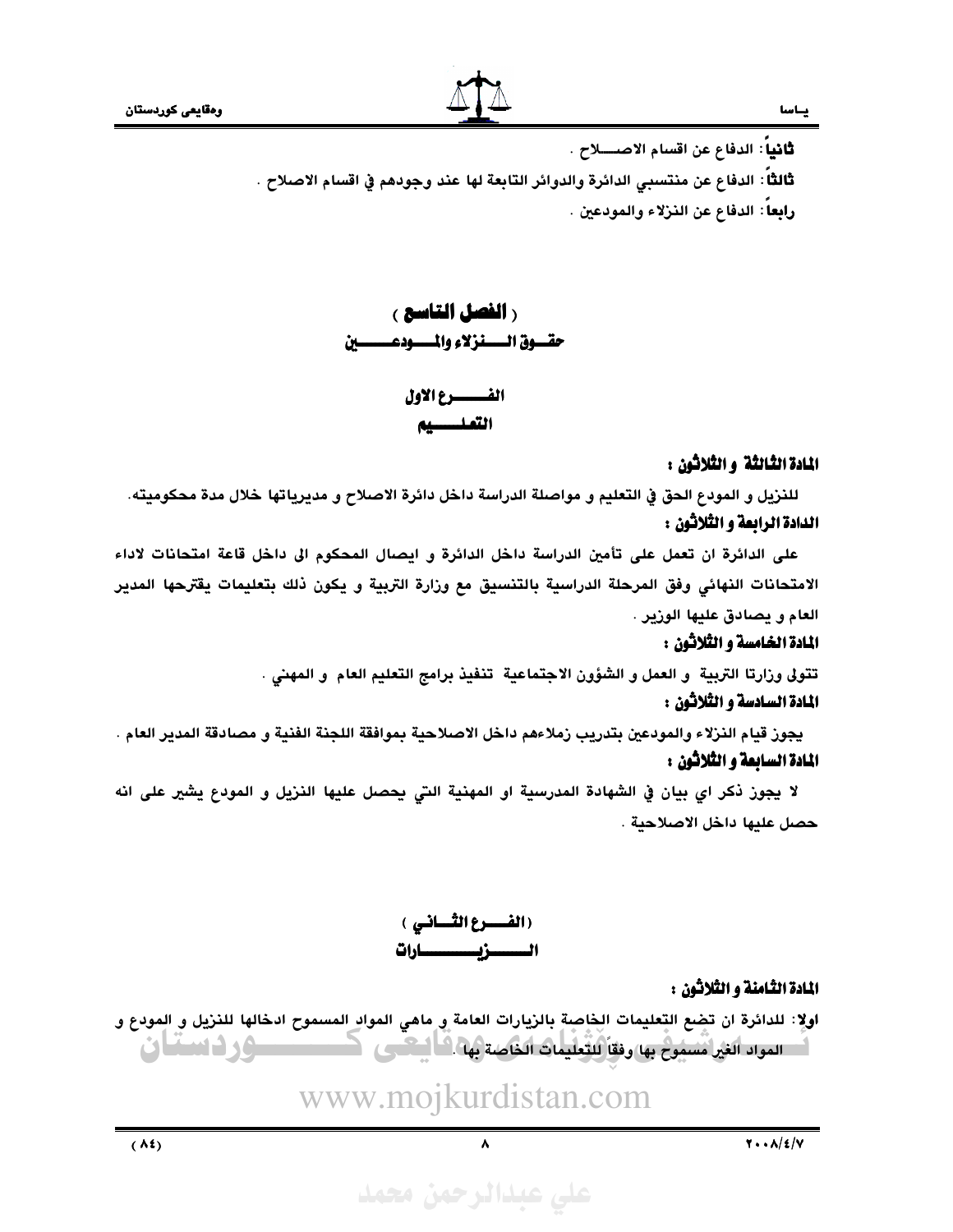

- ثانيا: الزيارت الخاصة : تجرى هذه الزيارات اضافة الى الزيارات الاعتيادية بموافقة مدير عام الدائرة اذا كانت هناك ضرورة قصوى وعدم وجود محذور امنى من اجراءها اذ يسمح للنزيل و المودع استقبال زائريه لمدة ثلاث ساعات في الحالات التالية:
- ١. قدوم الزائر من خارج المحافظة التي تقع فيها الاصلاحية و لم يتمكن من الزيارة في الموعد المحدد .
	- ٢. اذا كان الزائر من المكلفين بمهام خاصة و لم تتح له فرصة الزيارة خلال الموعد المحدد .
		- ٣. اذا كــــــان الـزائـــــر مهيــــــئاً لـلسفــــــر الـــــى الـخــــــــــــارج .
		- ٤. اذا كـان الزائر محاميا يروم توكيله او التداول معه في الشؤون الوكــالة .
- ٥. اذا كانت الزيارة لغرض تدبـــــــــــير دفـــــع الغــــــــرامة المفروضة على النـــــــزيل والمودع او تهيئة الـــدين المـحكوم بـــه .
	- ٦. اذا كانت هذه الزيارة بتوجيه من الطبيب المختص بسبب حالته الصحية .
		- ٧. خلال الاعسياد الدينية للآديسسان و الطسوائف غسـير الاســــــلامية .
		- ٨. يوم (٨ ) اذار من كل سنة و هو يوم عيد المرأة يسمح بالزيارة للنساء .
- ٩. زيادة على ذلك يكافأ النزيل والمودع باستقبال زائره في اوقات اخرى اذا ثبت حسن السيرة و السلوك بتوصية من اللجنة الفنية والرعاية الصحية .
- ١٠. يكافأ النزيل و المودع بزيادة عدد الزيارات اذا ثبت تفوقا في عمله او دراسته او ابدى سلوكاً متمىزا.
- ثالثًا: لا يحـــــــرم النزيل من الزيـــــــــــارة لاكثر من شهر واحد الا بموافقة المدير العام . و لا يحرم منها لاكثر من ثلاثة اشهر باي حال من الاحوال .

( الفسرع الثسسالسسيڤ ) السسرعسسساية الصمسسحية

### المادة التاسعة و الثلاثون :

ياسا

- اولا: يجب ان تتوفر في اقسام الدائرة الشروط الصحية من حيث النظافة و الصحة و الاضاءة .
- **ثاني**ا: يشترط في طعام النزيل و المودع ان يكون صحيا و كافيا و تحدد نوعيته بتعليمات من اللجنة الفنية في الدائرة .

ثالثًا : يوفر العلاج الطبي المجاني للنزيل و المودع من خلال :

١. تولى وزارة الصحة و وزارة الشــؤون الاجـــتماعية الخدمـــات العــــــــلاجية و الـــــوقائية .

- ٢. تولى وزارة الصحة تعيين المختصين في المراكز الصحية في الدائرة و الاشراف على الصحة الجسمية و
	- العَقِلِيَةَ وَالنَفْسِيَةِ وَتَقَدِّيَةٌ كَافَةِ الجُمْعَاتِ الصَحْيَةِ أَسْتَسَبِي المُسْتَسَبِينَ و المسأسان
- ٣. نحدد بتعليمات يصدِّرها المدير العـــام اختصـــِــاصات وحدة الشؤون الصحية بالتعاون مع وزارة www.mojkurdistan.com الصحة .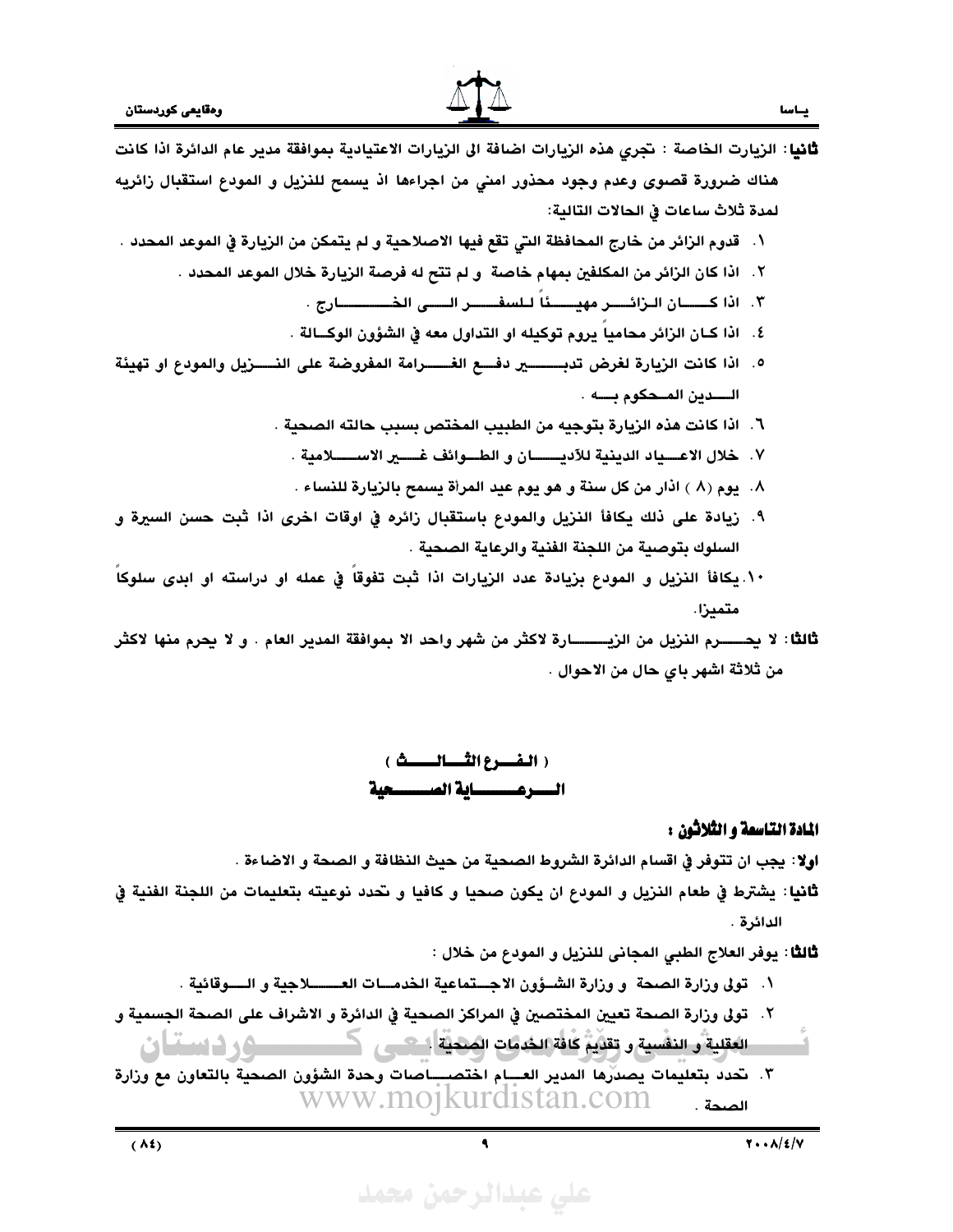- ١. يجب ان تفرض على النزلاء و المودعين الاهتمام بالنظافة الشخصية و من اجل ذلك يجب ان يوفر لهم الماء و ما تطلبه الصحة و النظافة من ادوات .
- ٢. بغية تمكين النزلاء و المودعين من الحفاظ على مظهر مناسب يساعدهم على احترام ذواتهم يزود النزلاء و المودعين بمكان خاص للعناية بالشعر و الذقن .
- ٣. ان تزود الدائرة النزلاء و المودعين بملابس خاصة لاتهين كــــــــرامتهم و تكون مـنـــاسبة للمناخ و
- ٤. يجب ان تكون جميع ثياب النزلاء والمودعين نظيفة دائما عن طريق المراقبة المستمرة ۚ و تبديلها بين فترة و اخرى.
- ٥. في حالات استثنائية حيث يسمح للنزيل و المودع بالخروج من الاصلاحية لغرض مرخص به يسمح له بارتداء ثيابه الخاصة او ارتداء ملابس لاتثير الانتباه من قبل الاخرين .
	- ٦. للنزيل و المودع حق المطالعة للصحف و المجلات و الكتب الصادرة المسموح بــــها.
- ٧. للنزيل و المودع يراسل من يشأ و يتسلم رسائل ممن يشأ و لمديرى الدوائر الاصلاحية عند الضرورة أن يطلعوا على الرسائل التي يبعثها او يتسلمها النزيل و المودع.
- ٨. للنزيل و المودع حق تقديم الشكوى الى مدير العام او مدير الدائرة حول اساءة العاملة او ارتكاب أية مخالفة بحقها و على المدير العام او مدير الدائرة ان يبيتا في الشكوي خلال مدة لاتقل عن سبع ايام.

( الفسوع السوابسع ) الاجــــــازة الــمنزلـــــــــية

#### المادة الاربعون :

لمدير عام الدائرة منح النزيل و المودع اجازة منزلية لاتتجاوز مدتها خــمسة أيام عدا أيام السفر مرة واحدة كل ثلاثة اشهر بناءا على توصية اللجنة الفنية و التعليمات الخاصة بها وفقا للشروط التالية :

- اولا : ان لا يكون النزيل و المودع محكوم عليه بجريمة ماسة بأمن الاقليم الداخلي و الخــــارجي .
	- ثانيا: ان لا يكون النزيل و المودع محكوم عليه بتهمة القتل او الشروع بالقـــتل او الخطف .
- ثالثًا: ان يكون النزيل و المودع قد امضى ربع المدة المقررة من محكوميته بعد طــرح التخفيضات و مدة الافراج الشرطي التي يستحقها بشرط ان لاتقل المدة عن سنة واحدة.

رابعا: ان يكون النزيل و المودع من ذوى حسن السيرة و السلوك داخل الدائرة بتأييد خاص من اللجنة تتفيدة بجناع تمضينيا والماعي وهقا يبحى كمستقصيص واستقات

> خامسا : ان لا تتعرض حياة النزيل و المودع إلى الخطر بسبب الاجازة. www.mojkurdistan.com

على عبدالرحمن محمد

 $\ddot{\phantom{a}}$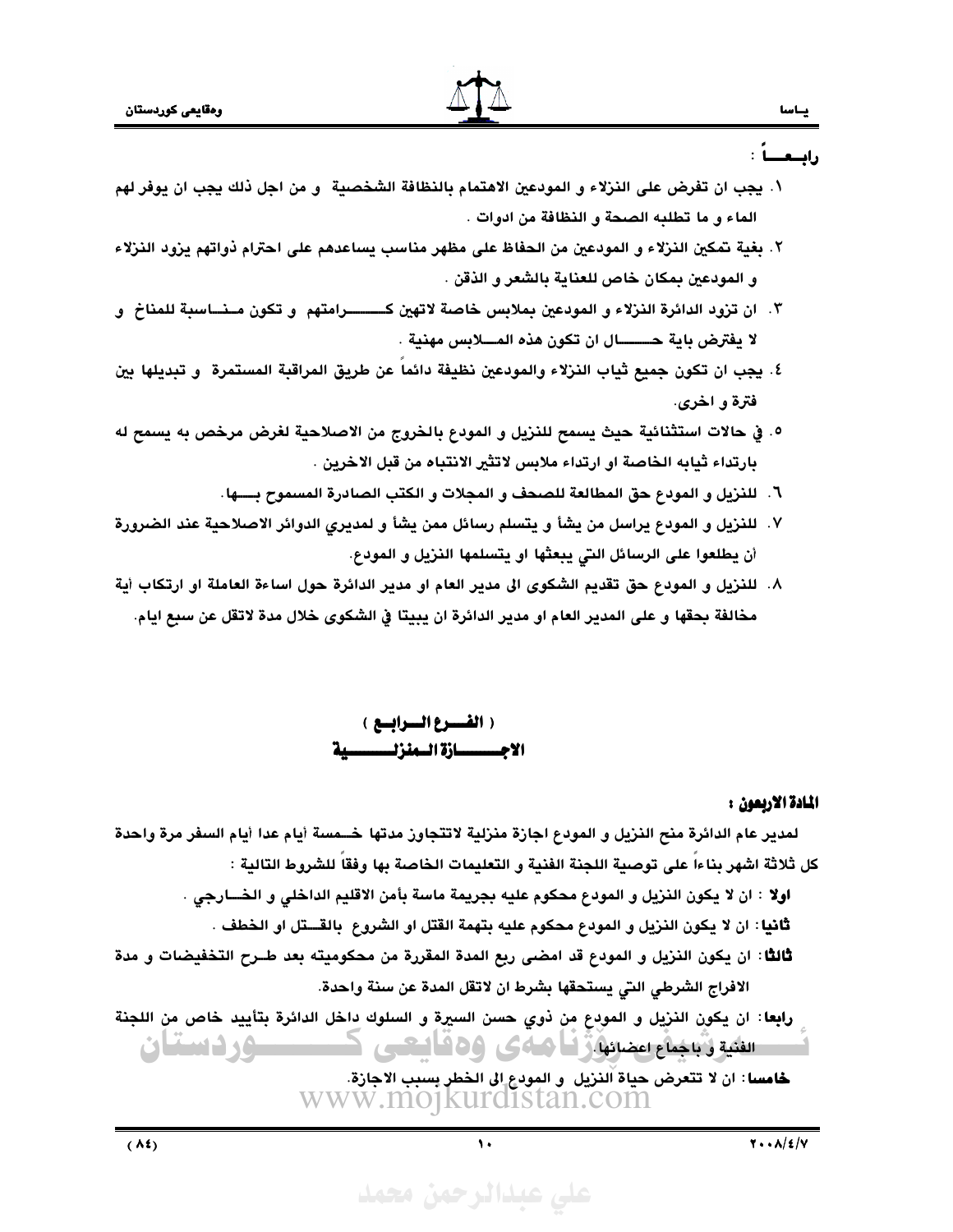

يساسا

### المادة الواحدة و الاربعون :

اذا تأخر النزيل أو المودع الذي ينهي إجــازته المنزلية مـــن الالتحاق بقسمه خلال ثـــــلاثة أيــــــام من انتهاء اجـــازته بسبب يقرره المدير العام مشروعيته تضاف مــدة التــــأخير الى مدة محكوميته ، أمـــا إذا قــــــرر المدير العــــام بعدم مشــــــروعية السبب فتضـــــــاف مـــدة التـــــأخير الى مـــدة محكوميته و يحــــــرم من الاجــــــازة المــنزلـــــــية .

### المادة الثانية و الاربعون :

اذا كان النزيل محكوما باكثر من عقوبة و كان من بينها عقوبة تقرر حرمانه من الاجازة المنزلية فلا يستحق مدة الاجارة الا بعد اكمال العقوبة و توافر الشروط المنصوص عليها في هذا النظام.

### المادة الثالثة و الاربعون :

للمدير العام منح الاجازة للمبدعين من النزلاء بناءا على توصية اللجنة الفنية و موافقة مدير الدائرة على ان لا يتعارض مع التعليمات الصادرة .

### المادة الرابعة و الاربعون :

للمدير العام منح اجازة منزلية للمودعين الاحداث مدة لا تتجاوز عـــشرة ايـــام عــدا ايــــام الســفر مــرتين في العــــــام وفق الانظمة و التعلــــيمات المتعلقة بكـــــل قــــــــــــــمم مــــن الاقــــــــــام الــتابعة لدائــــــــــــرة 



### المادة الخامسة و الاربعون :

يمنع ادخال المواد التالية الى اقسام الاصلاح :

**اولا : المخدرات والمسكرات بكافة انواعها** .

**ثانــيا**: النـقـــــــود والـحــلــــــــــى .

ثالثًــا : التسجيلات والاشرطة الممنوعة.

رابعــا : الكتبِ والمجِلات والجرائِد والنشراتِ الممنوع تداولها. **۵۰ دستان HOC** خامسا: الالات النسسارية والجسارحة .

WWW.MOJkurdistan.com

 $\lambda$